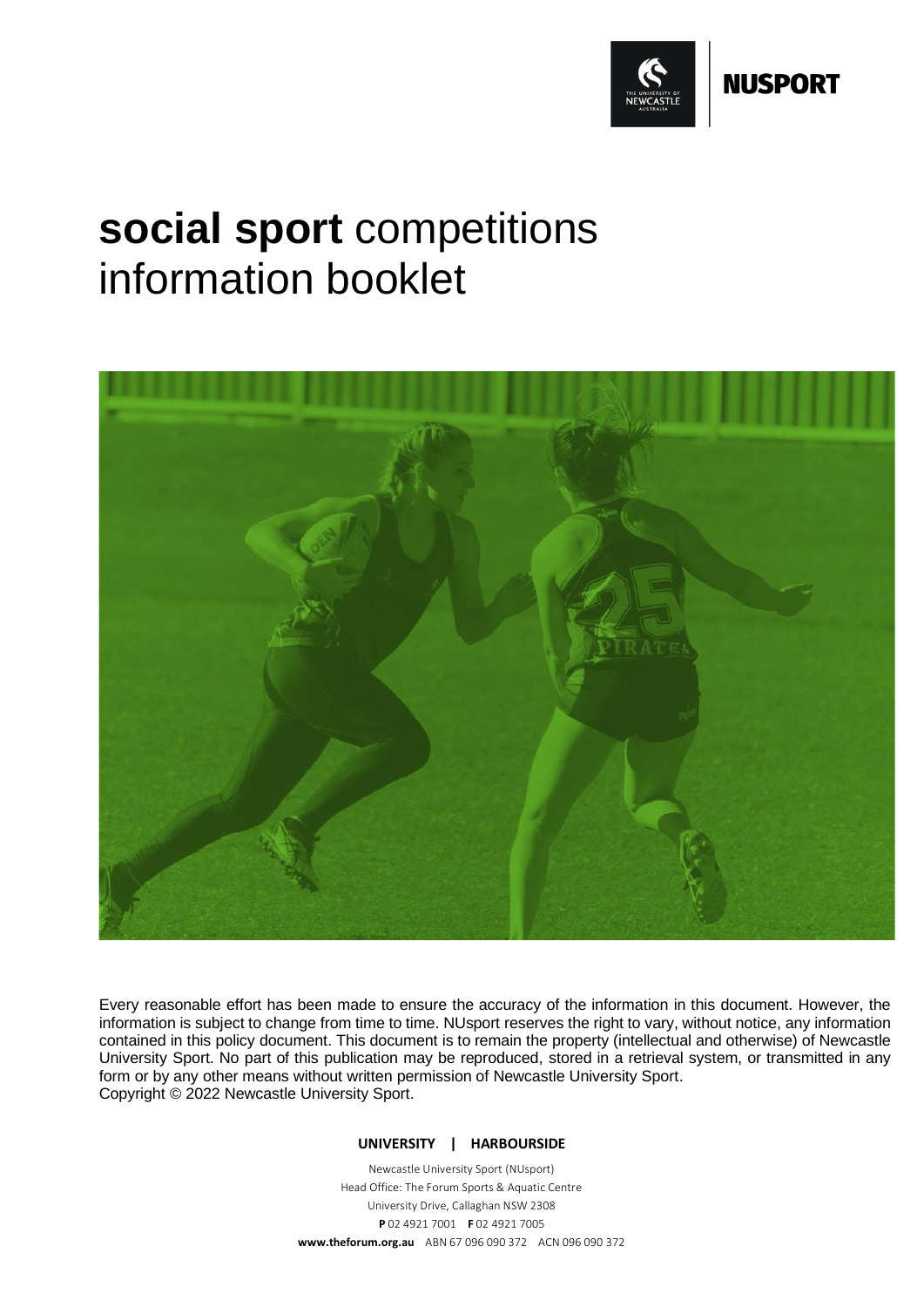

# **NUSPORT**

# **TABLE OF CONTENTS**

# UNIVERSITY | HARBOURSIDE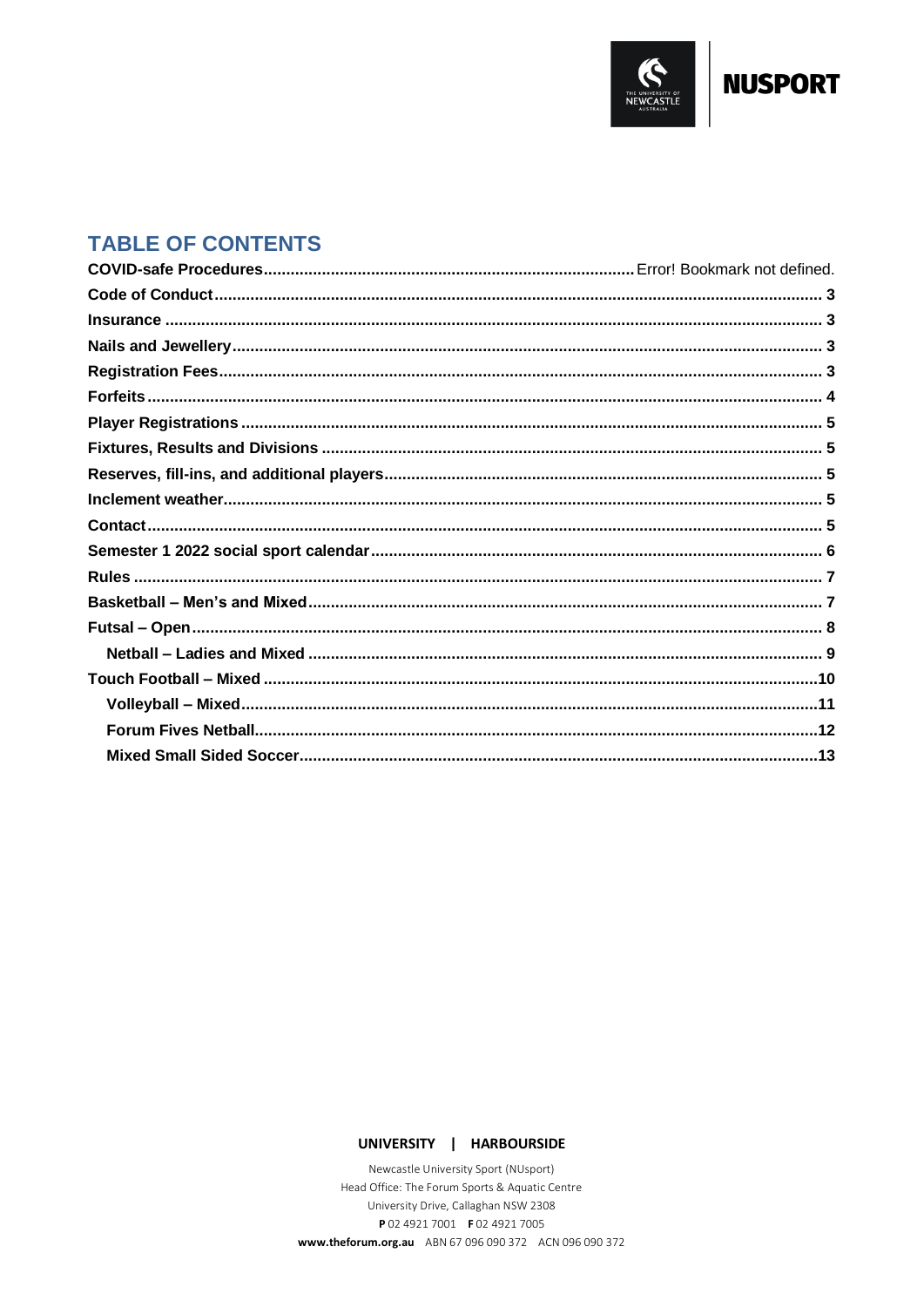

# <span id="page-2-0"></span>**Code of Conduct**

All players and spectators are required to abide by the Code of Conduct. Penalties for breaching this Code of Conduct may include verbal or written warnings, sending off for periods of time and /or remainder of game, or suspension or expulsion from current and future competitions. Newcastle University Sport reserves the right to remove individuals or teams from the premises or deny entry to individuals or teams at its discretion.

- 1. Abide by the rules of the match or competition.
- 2. Behave in a positive manner at all times and do not direct physical or verbal abuse towards officials or participants at any time.
- 3. Encourage and support honest effort, skilled performance and improvement.
- 4. Show respect for opponents and their skills.
- 5. Do not mix alcohol with sport. No player will be permitted to take part in any competition where there is any indication of intoxication.
- 6. Respect the official's decision. Do not abuse, threaten, or intimidate a referee or match official and do not show dissension, displeasure or disapproval towards a referee or match official's decision in an abusive or unreasonable fashion.
- 7. Condemn the use of violence in any form, whether it occurs between spectators, coaches, officials or players.
- 8. Leave the area tidy and free from any litter or other mess.

It is considered unacceptable behaviour to constantly question official's decisions. Team captains may approach officials for rule clarification. The decision of the official on court/field is final and continued harassment of officials may result in players being sent from the court/field or excluded from competition.

# <span id="page-2-1"></span>**Insurance**

NUsport recommends that each player privately covers themselves against injury. Whilst there is Public Liability and Professional Indemnity cover, there is no Personal Accident cover in place. Players participate at their own risk and participation is subject to NUsport Terms and Conditions available to view at **[www.theforum.org.au](http://www.theforum.org.au/)** or on request at The Forum Sports & Aquatic Centre, University, or The Forum Health & Wellness Centre, Harbourside. NUsport advises patrons with existing medical conditions to seek appropriate medical clearance before participating in NUsport managed program.

# <span id="page-2-2"></span>**Nails and Jewellery**

Nails are to be **short and smooth** and CANNOT be taped or gloved. All jewellery must be removed and CANNOT be taped (including piercings), with the exception of medic alert bracelets and wedding bands, which may be suitably taped over. Players who do not adhere to these conditions will be **unable to take the court** for safety reasons.

# <span id="page-2-3"></span>**Registration Fees**

| $\sqrt{3950}$ – Semester 2 2022   One-time payment that covers all fees for the competition. NO weekly fees. |
|--------------------------------------------------------------------------------------------------------------|
|--------------------------------------------------------------------------------------------------------------|

- 1. Competition fees can be paid to our Member Relations team on front desk, or by phone: 4921 7003
- 2. Fees MUST be paid BEFORE the commencement of **Round 1**. NO EXCEPTIONS.
- 3. Teams owing fees before their Round 1 game will be unable to take the court until fees are paid and may be removed from the competition.
- 4. No refunds will be provided should teams forfeit, be forfeited against, receive byes due to unavoidable competition changes, poor weather or other circumstances.

# **UNIVERSITY | HARBOURSIDE**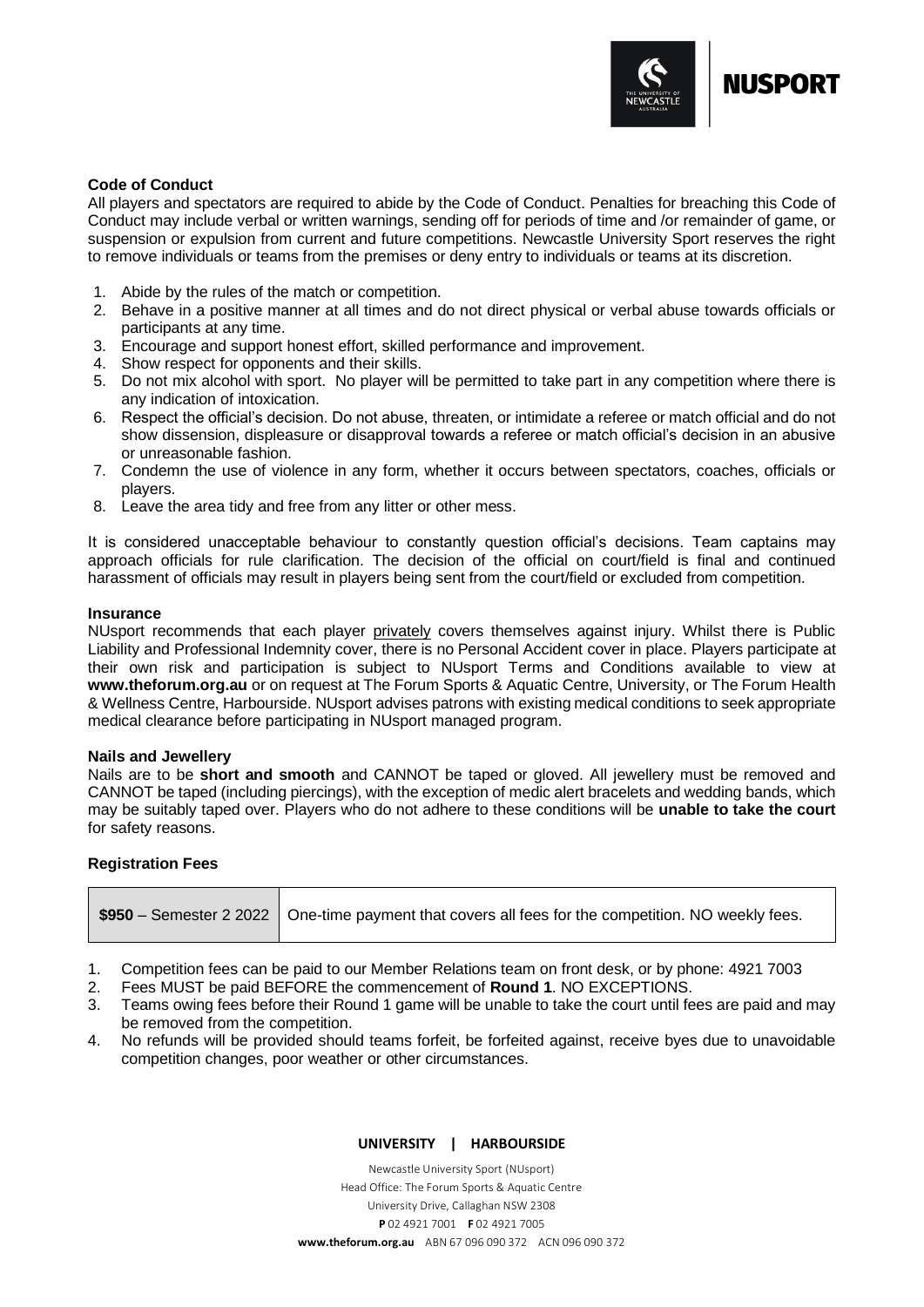

# **SCORING**

| Win         | 3 points | <b>Bye</b>             | 3 points |
|-------------|----------|------------------------|----------|
| <b>Draw</b> | 2 points | Win by Forfeit         | 3 points |
| Loss        | 1 point  | <b>Loss by Forfeit</b> | 0 points |

# <span id="page-3-0"></span>**Forfeits**

We want to ensure that teams are getting their value for money when participating in our competitions. Therefore, we ask that all teams make every effort possible to avoid a forfeit, by using all options available to them.

Should you be struggling for players, please notify the Forum as soon as possible. With enough notice, we have a large list of individual players who are looking to join a team. We can also assist to contact other individuals who are happy to fill in for your team. You may also use social media tools, such as the **Netball fill-ins Facebook Page** to request players for your teams.

**OUR AIM THIS SEASON IS TO LIMIT FORFEITS AS MUCH AS POSSIBLE**. Please assist us in reaching this goal by doing your very best to fill your side each week. Early communication, both with your players and our administration staff, will make the organisation of your side a whole lot easier.

Should you ABSOLUTELY need to forfeit, it MUST be communicated to NUsport **at least 24 hours** prior to a game by calling reception on **4921 7003.** Email forfeits will ONLY be accepted with **one week's notice.** Teams who forfeit three (3) times in a season will be **removed from the competition** at NUSport's discretion.

A forfeit will also be awarded if a team fails to take the court within **five (5) minutes** of commencement of their game. Results given to the non-offending team for forfeits vary between each sport. See table below:

| <b>Netball</b>        | 15 - 0   | <b>Open Futsal/Sml-sided</b><br><b>Soccer</b> | $5 - 0$        |  |
|-----------------------|----------|-----------------------------------------------|----------------|--|
| <b>Basketball</b>     | $20 - 0$ | <b>Mixed Volleyball</b>                       | $2 - 0$ (sets) |  |
| <b>Touch Football</b> | $5 - 0$  | <b>Forum Fives</b>                            | $15 - 0$       |  |

**UNIVERSITY | HARBOURSIDE**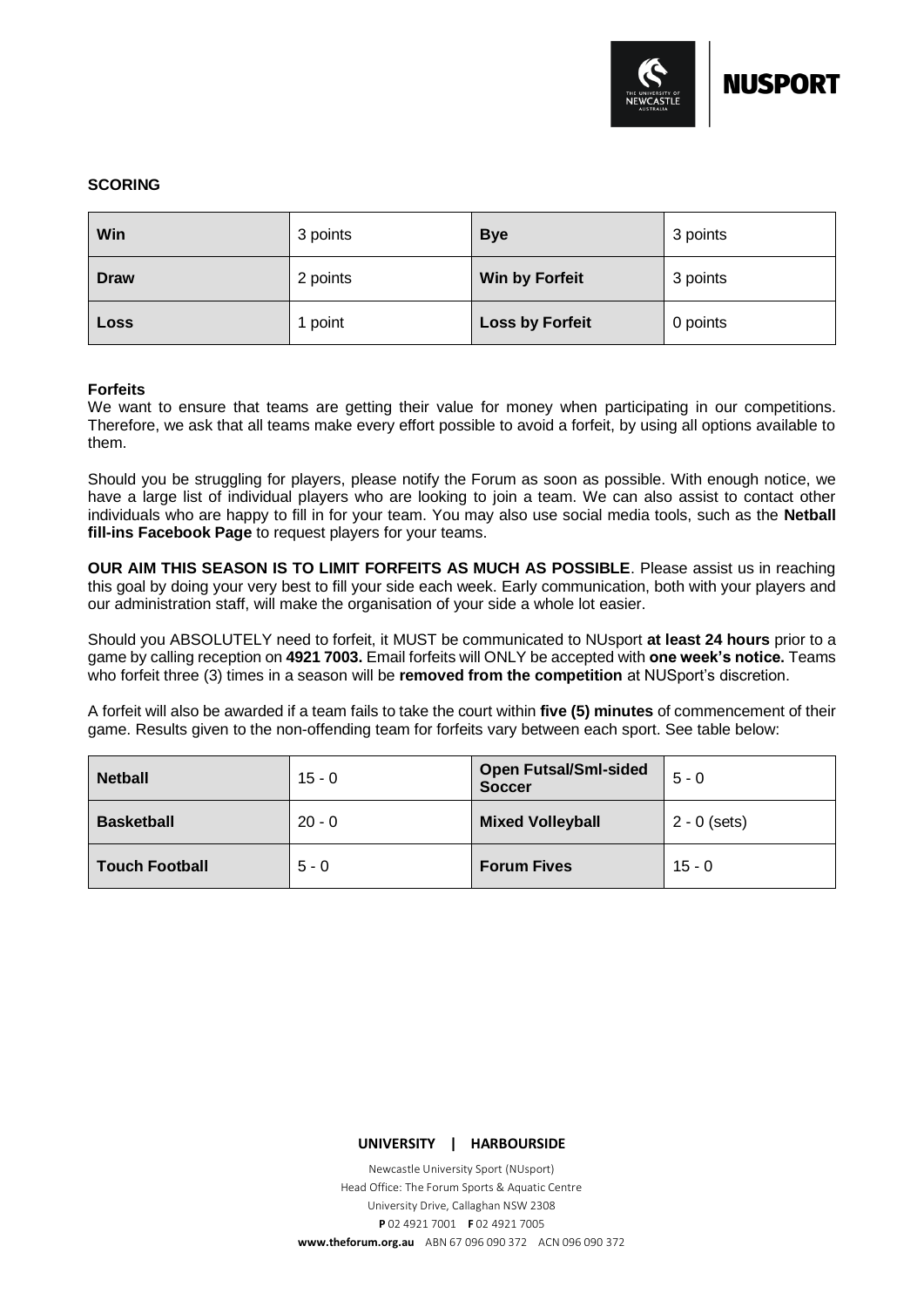

#### <span id="page-4-0"></span>**Player Registrations**

All players are now required to register individually into their team via the *Social Sport Registration Form – Register as a PLAYER* on our **[website](https://www.theforum.org.au/social-sport/)**.

All players MUST be registered into their team before taking the court (this includes fill-ins and new players).

Should a player be a late addition before a game, they MUST register before taking the court. Failure to do so will mean they are unable to participate. This is a strict measure we have had to put in place during the COVID-19 pandemic. Our friendly Team members will be able to assist you when signing in for each game.

Players must sign on weekly for their team. To qualify for finals, a registered player must have played a MINIMUM of three (3) games for their team. If a team has received a forfeit, a player must have played two (2) games PRIOR to receiving the forfeit to qualify.

To sign in: Approach the designated Team Member in the main Foyer of The Forum and quote to them your team name and your own name. They will be able to match this information with the sign-on sheet and mark you as present.

#### <span id="page-4-1"></span>**Fixtures, Results and Divisions**

Fixtures are released weekly for the opening 3-4 rounds of a competition, before divisions are finalised and the remainder of the season's fixtures are made available. Due to the Covid-19 environment impacting team availability, fixtures may be released on a week-by-week basis.

Be sure to check fixtures regularly, particularly in the opening weeks, as changes may be required as new registrations are received, and divisions are adjusted. Fixtures can be found online at **[website](https://www.theforum.org.au/social-sport/)** which can also be saved as an app to mobile devices.

Please note that a large amount of time and effort goes in to making grading decisions, and the greatest care is taken to make divisions as even as possible. Our senior umpires and administration staff use the first few weeks of competition as a guide to adjust divisions where required. The best efforts are made by NUsport to grade teams accordingly to create fair and enjoyable competitions for all, and their decisions are final.

# <span id="page-4-2"></span>**Reserves, fill-ins, and additional players**

A large number of individuals register each season looking for a team to join. If you are able to assist, please contact The Forum via email; **[competitions@theforum.org.au](mailto:competitions@theforum.org.au)**

#### <span id="page-4-3"></span>**Inclement weather**

In cases where competitions cannot commence due to inclement weather, including rain, hail, storms, or extreme heat, etc., NUsport will endeavour to move the event to an alternate date where possible. This may include rearranging the competition structure to suit timeframes, changing game formats, venue availability, etc. The postponement or cancellation of a competition will be determined by NUsport at the soonest possible time and communicated team managers. In the event of a single match or game being impacted by inclement weather, if rescheduling is not possible, the game will be considered a 0-0 draw.

# <span id="page-4-4"></span>**Contact**

For all enquiries related to Social Sport Competitions, please direct your correspondence to the Sports Administrator at **[competitions@theforum.org.au](mailto:competitions@theforum.org.au)**

#### **UNIVERSITY | HARBOURSIDE**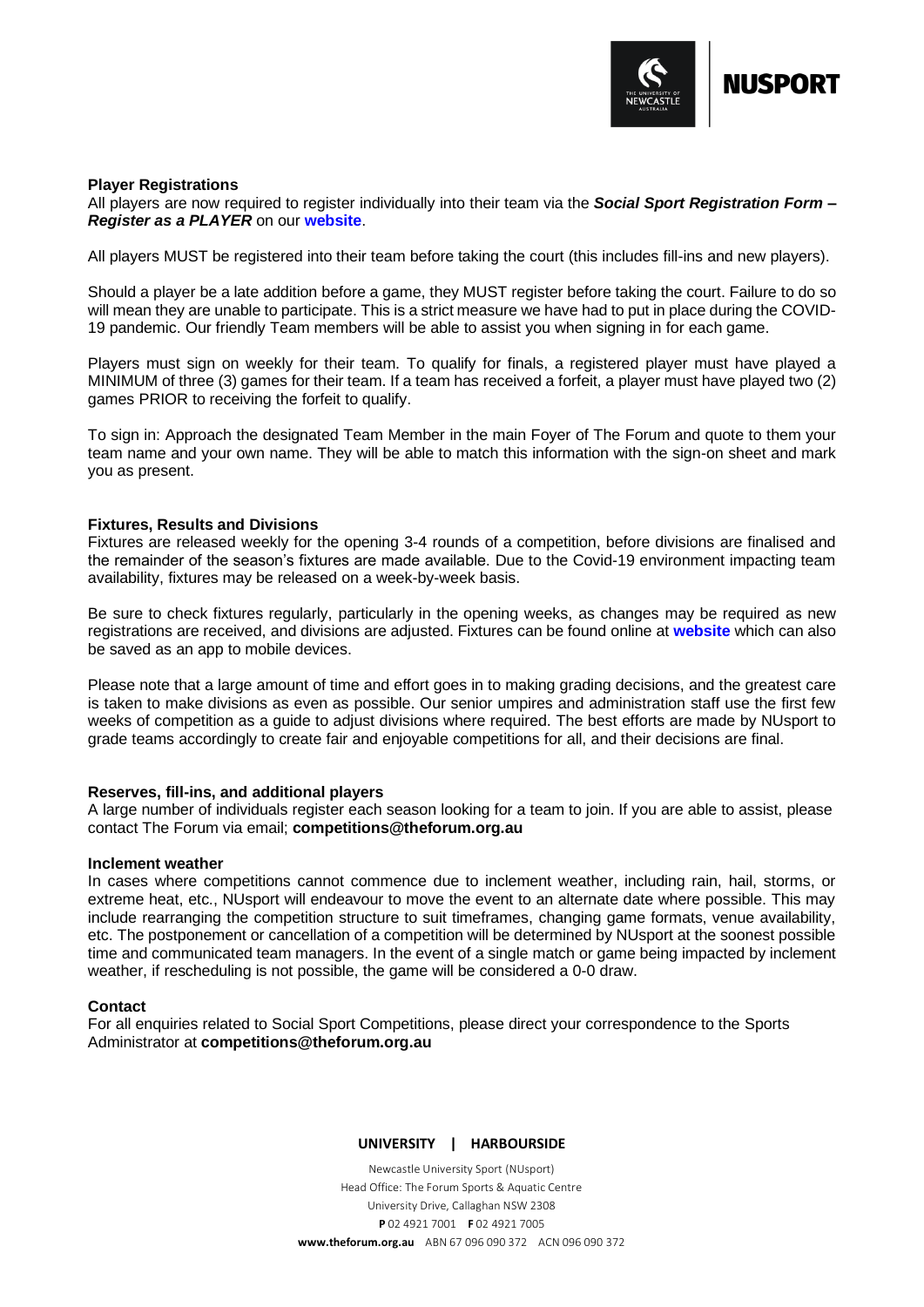

# **Semester 2 2022 social sport calendar**

<span id="page-5-0"></span>

|                                           | sunday mixed<br>netball | monday ladies<br>netball | monday mixed<br>touch football | tuesday mens<br>basketball | tuesday ladies<br>netball | wednesday mixed<br>basketball | thursday mixed<br>netball | friday open<br>futsal | friday mixed<br>volleyball |
|-------------------------------------------|-------------------------|--------------------------|--------------------------------|----------------------------|---------------------------|-------------------------------|---------------------------|-----------------------|----------------------------|
| round 1                                   | 24-Jul                  | $25 -$ Jul               | $25 -$ Jul                     | 26-Jul                     | 26-Jul                    | $27 -$ Jul                    | 28-Jul                    | 29-Jul                | 29-Jul                     |
| round 2                                   | $31 -$ Jul              | 1-Aug                    | 1-Aug                          | $2-Auq$                    | 2-Aug                     | 3-Aug                         | 4-Aug                     | 5-Aug                 | 5-Aug                      |
| round 3                                   | 7-Aug                   | 8-Aug                    | 8-Aug                          | 9-Aug                      | 9-Aug                     | 10-Aug                        | 11-Aug                    | 12-Aug                | 12-Aug                     |
| round 4                                   | 14-Aug                  | $15$ -Aug                | 15-Aug                         | 16-Aug                     | 16-Aug                    | 17-Aug                        | 18-Aug                    | 19-Aug                | 19-Aug                     |
| round 5                                   | $21 - Aug$              | 22-Aug                   | 22-Aug                         | 23-Aug                     | 23-Aug                    | 24-Aug                        | 25-Aug                    | 26-Aug                | 26-Aug                     |
| round 6                                   | 28-Aug                  | 29-Aug                   | 29-Aug                         | 30-Aug                     | 30-Aug                    | $31 - Aug$                    | 1-Sep                     | 2-Sep                 | 2-Sep                      |
| round 7                                   | 4-Sep                   | 5-Sep                    | 5-Sep                          | 6-Sep                      | 6-Sep                     | 7-Sep                         | 8-Sep                     | 9-Sep                 | 9-Sep                      |
| round 8                                   | 11-Sep                  | 12-Sep                   | 12-Sep                         | 13-Sep                     | 13-Sep                    | 14-Sep                        | 15-Sep                    | 16-Sep                | 16-Sep                     |
| round 9                                   | 18-Sep                  | 19-Sep                   | 19-Sep                         | 20-Sep                     | 20-Sep                    | 21-Sep                        | 22-Sep                    | 23-Sep                | 23-Sep                     |
| Mid-Semester Break - 24-Sep through 9-Oct |                         |                          |                                |                            |                           |                               |                           |                       |                            |
| round 10                                  | 16-Oct                  | 10-Oct                   | 10-Oct                         | 11-Oct                     | 11-Oct                    | $12$ -Oct                     | 13-Oct                    | 14-Oct                | 14-Oct                     |
| round 11                                  | 23-Oct                  | 17-Oct                   | 17-Oct                         | 18-Oct                     | 18-Oct                    | 19-Oct                        | 20-Oct                    | 21-Oct                | 21-Oct                     |
| semi finals                               | 30-Oct                  | 24-Oct                   | 24-Oct                         | 25-Oct                     | $25$ -Oct                 | 26-Oct                        | 27-Oct                    | 28-Oct                | 28-Oct                     |
| grand finals                              | 6-Nov                   | 31-Oct                   | 31-Oct                         | 1-Nov                      | 1-Nov                     | 2-Nov                         | 3-Nov                     | 4-Nov                 | 4-Nov                      |

**UNIVERSITY | HARBOURSIDE**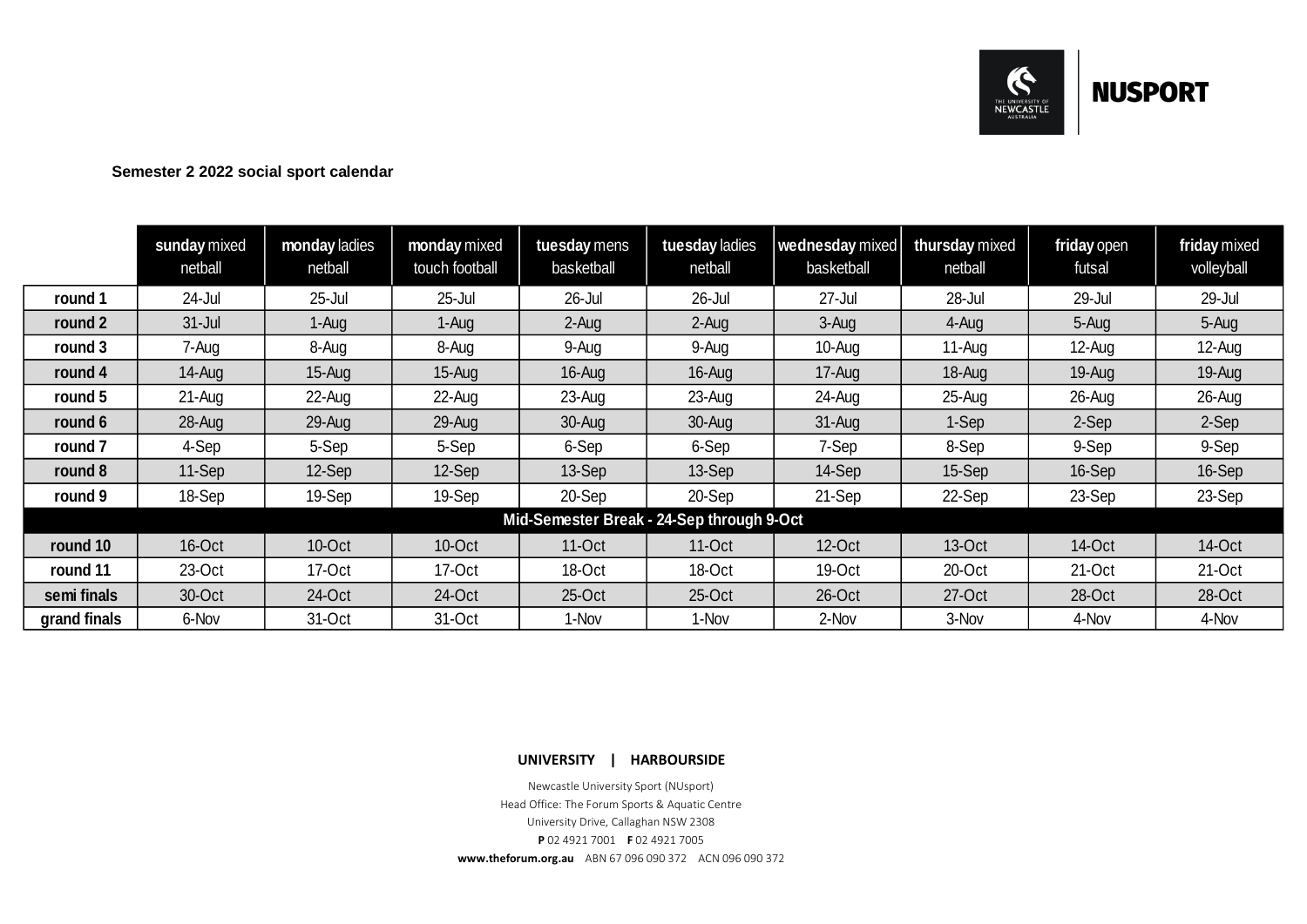

# <span id="page-6-0"></span>**Rules**

#### <span id="page-6-1"></span>**Basketball – Men's and Mixed**

Games are played according to the **[FIBA Official Basketball Rules 2020](http://www.fiba.basketball/documents/official-basketball-rules-2020-official-interpretations.pdf)** with the following local rules for mixed competition:

#### **1. Fielding a Team**

- 1.1. Teams may register up to 18 players.
- 1.2. Teams may field a maximum of five (5) registered players on court.
- 1.3. At least four (4) registered players are required for a game to commence.
- 1.4. Mixed teams may play a maximum of three (3) players of a single gender on court at any time.
- 1.5. Players must be 16 years of age or older to be eligible to play.
- 1.6. All players MUST be registered to play (See **Player Registrations** on page 5).

# **2. The Game**

- 2.1. Games will consist of 2 x 18 minute halves, with a break of one minute at half time.
- 2.2. Game will begin with a jump ball (for Mixed either Male v Male or Female v Female). All further jump ball situations will use the possession rule.
- 2.3. Regular season games will start and finish on time. There will be no stoppages for time outs.
- 2.4. During all finals, the clock will be stopped within the last **two-minutes** only for fouls and time outs.
- 2.5. MIXED BLOCKING A male player may take a defensive position in front of a female player but must not attempt to block her shot. The player's feet must remain on the ground and his hands within his cylinder. Infractions of this rule may be penalised by the shooter receiving two (2) free throws.
- 2.6. Teams may substitute players at any dead ball situation during the game after notifying the referees.
- 2.7. Both team captains must sign the scoresheet at the completion of the game.
- 2.8. DUTIES One person from each team will be required to perform bench duty on their own game. This will include: Completing scoresheets and electronic scoring.

# **3. Attire**

- 3.1. Referees will check ALL players prior to taking the court with regard to jewellery and nail length (See **Nails and Jewellery** on page 3).
- 3.2. Teams should be dressed in matching coloured tops, which **must be numbered on the back at minimum.**
- 3.3. Appropriate, closed footwear must be worn. Players will not be allowed to take the court with bare feet. Non-Slip, non-marking indoor shoes are recommended.
- 3.4. Team uniforms must not display offensive images or language, as per the entry conditions to NUsport managed facilities.

# **4. Finals**

- 4.1. Finals will be played in the following format:  $(1^{st} \vee 4^{th})$  &  $(2^{nd} \vee 3^{rd})$ . Winners progress to Grand Final.
- 4.2. If scores are level at the end of regular time, a period of Overtime will commence. 2-minutes each way. If scores are still level, a team must take the lead by two points to win the game.

**UNIVERSITY | HARBOURSIDE**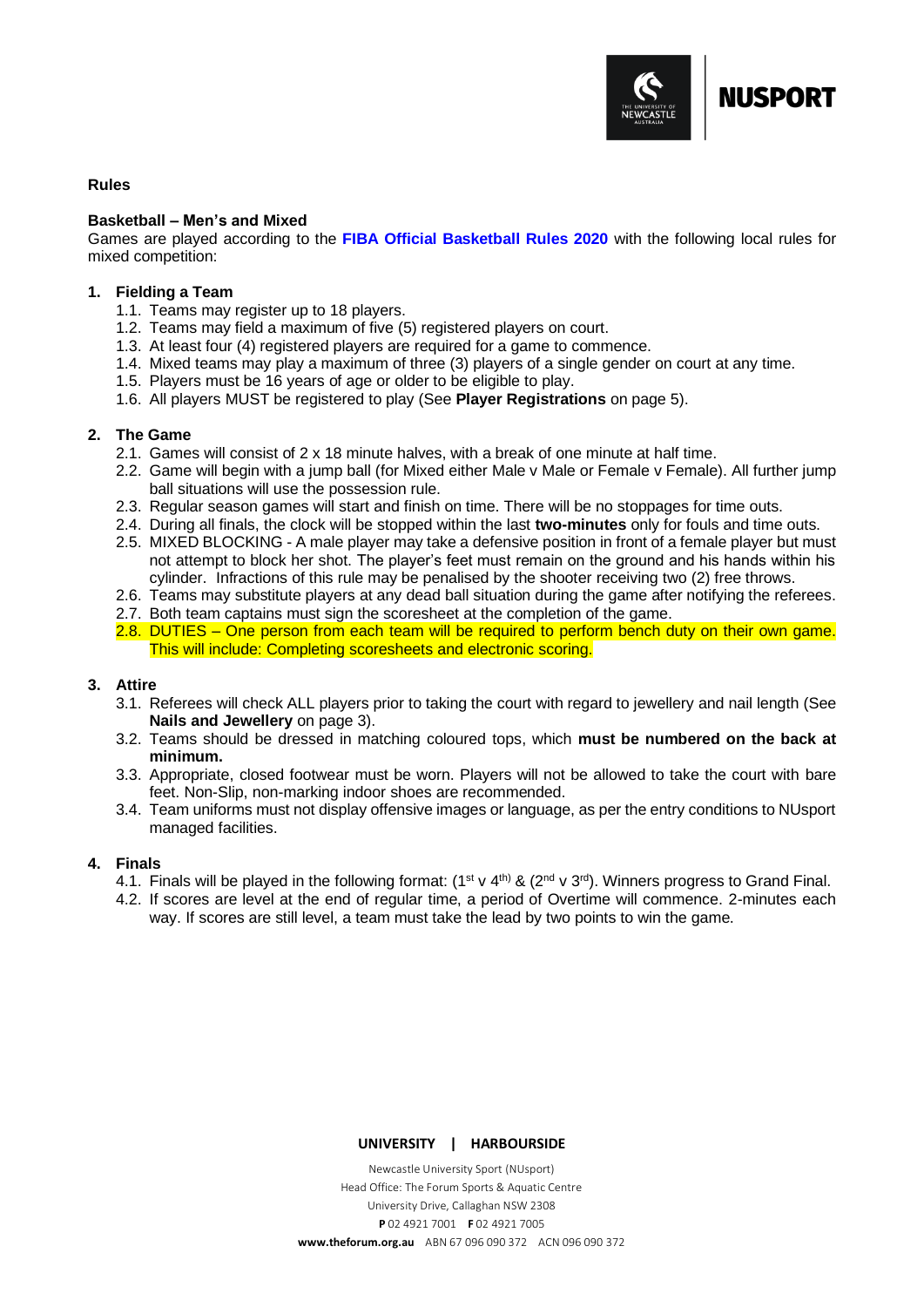

# <span id="page-7-0"></span>**Futsal – Open**

Games are played according to the **[FIFA 2020/2021 Laws of The Game](https://digitalhub.fifa.com/m/696d0a3986700a31/original/smrcs2kmmsngmf5tf1fi-pdf.pdf)** with the following local rules for open competition:

# **1. Fielding a Team**

- 1.1. Teams may register up to 18 players.
- 1.2. Teams may field a maximum of five (5) registered players on court (one of whom is the Goalkeeper).
- 1.3. At least four (4) registered players are required for a game to commence.
- 1.4. Teams playing Open Futsal will not have any restrictions based on the number of male/female players on the court. It is an OPEN competition.
- 1.5. Players must be 16 years of age to be eligible to play.
- 1.6. All players MUST be registered to play (See **Player Registrations** on page 5).

# **2. The Game**

- 2.1. Games will consist of 2 x 18 minute halves, with a break of one minute at half time.
- 2.2. Captains will begin with a coin toss; 'paper-scissors-rock' or other method to determine which team will receive first possession.
- 2.3. Games will start and finish on time. The clock will not stop for time outs.
- 2.4. Teams may substitute players at any time without notifying the referee EXCEPT for Goalkeepers.
- 2.5. Both team captains must sign the scoresheet at the completion of the game.

# **3. Attire**

- 3.1. Referees will check ALL players prior to taking the court with regard to jewellery and nail length (See **Nails and Jewellery** on page 3).
- 3.2. Teams should be dressed in matching coloured tops, which should be numbered on the back.
- 3.3. Appropriate, closed footwear must be worn. Players will not be allowed to take the court with bare feet. Non-Slip, non-marking indoor shoes are recommended.
- 3.4. Team uniforms must not display offensive images or language, as per the entry conditions to NUsport managed facilities.

# **4. Finals**

- 4.3. Finals will be played in the following format:  $(1^{st} \vee 4^{th})$  &  $(2^{nd} \vee 3^{rd})$ . Winners progress to Grand Final.
- 4.4. If scores are level at the end of regular time, a period of extra-time will commence. 2-minutes each way. If scores are still level, a team must take the lead by two points to win the game.

# **UNIVERSITY | HARBOURSIDE**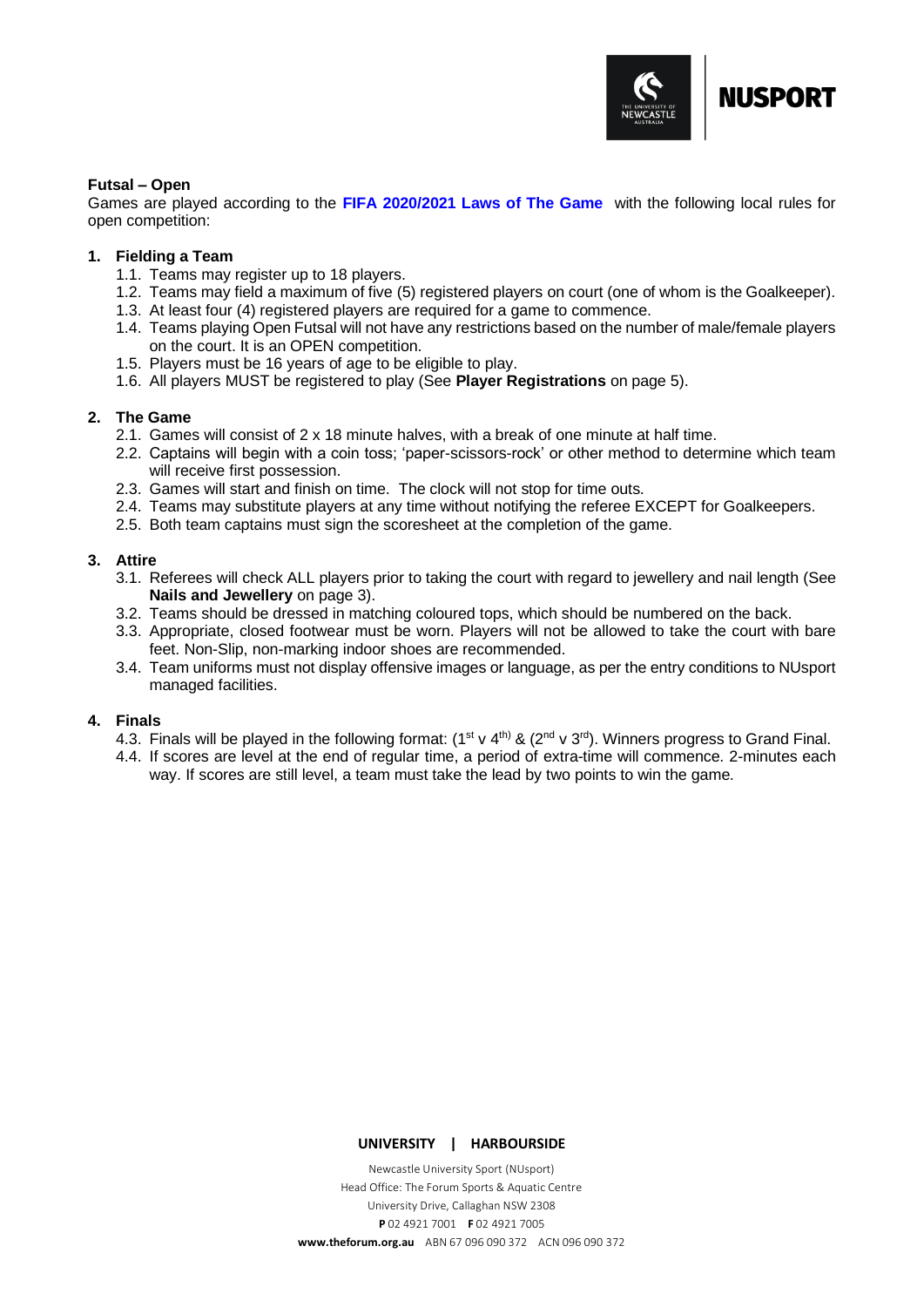

# <span id="page-8-0"></span>**Netball – Ladies and Mixed**

Games are played according to the **[International Federation Official Rules of Netball 2020 Edition](https://netball.sport/game/the-rules-of-netball)** with the following rules for local competition:

# **1. Fielding a Team**

- 1.1. Teams may register up to 18 players.
- 1.2. Teams may field a maximum of seven (7) registered players on court.
- 1.3. At least five (5) registered players are required for a game to commence.
- 1.4. Teams playing Mixed Netball may have a maximum of three (3) and minimum of one (1) male/s on court at any time.
- 1.5. Mixed teams may have a maximum of one (1) male per third i.e. one only as either GS or GA (attacking third), one only as either WA, C or WD (centre third), and one only as either GD or GK (defensive third)
- 1.6. Players must be 16 years of age to be eligible to play.
- 1.7. All players MUST be registered to play (See **Player Registrations** on page 5).

# **2. The Game**

- 2.1. Games will consist of  $2 \times 18$  minute halves, with a break of one minute at half time.
- 2.2. Captains will determine which team will receive possession for the first centre pass, with a coin toss, 'paper-scissors-rock' or other method.
- 2.3. Games will start and finish on time.
- 2.4. Both team captains must sign the scoresheet at the completion of the game.

# **3. Attire**

- 3.1. Umpires will check ALL players prior to taking the court with regard to jewellery and nail length (See **Nails and Jewellery** on page 3).
- 3.2. Teams should be dressed in matching coloured tops.
- 3.3. Appropriate, closed footwear must be worn. Players will not be allowed to take the court with bare feet. Netball shoes are recommended.
- 3.4. Team uniforms must not display offensive images or language, as per the entry conditions to NUsport managed facilities.
- 3.5. Bibs are provided at the venue. However, teams may also provide their own.

# **5. Finals**

- 5.1. Finals will be played in the following format:  $(1^{st} \vee 4^{th})$  &  $(2^{nd} \vee 3^{rd})$ . Winners progress to Grand Final.
- 5.2. If scores are level at the end of regular time, extra-time will commence. 3-minutes each way. If scores are still level, a team must take the lead by two points to win the game.

#### **UNIVERSITY | HARBOURSIDE**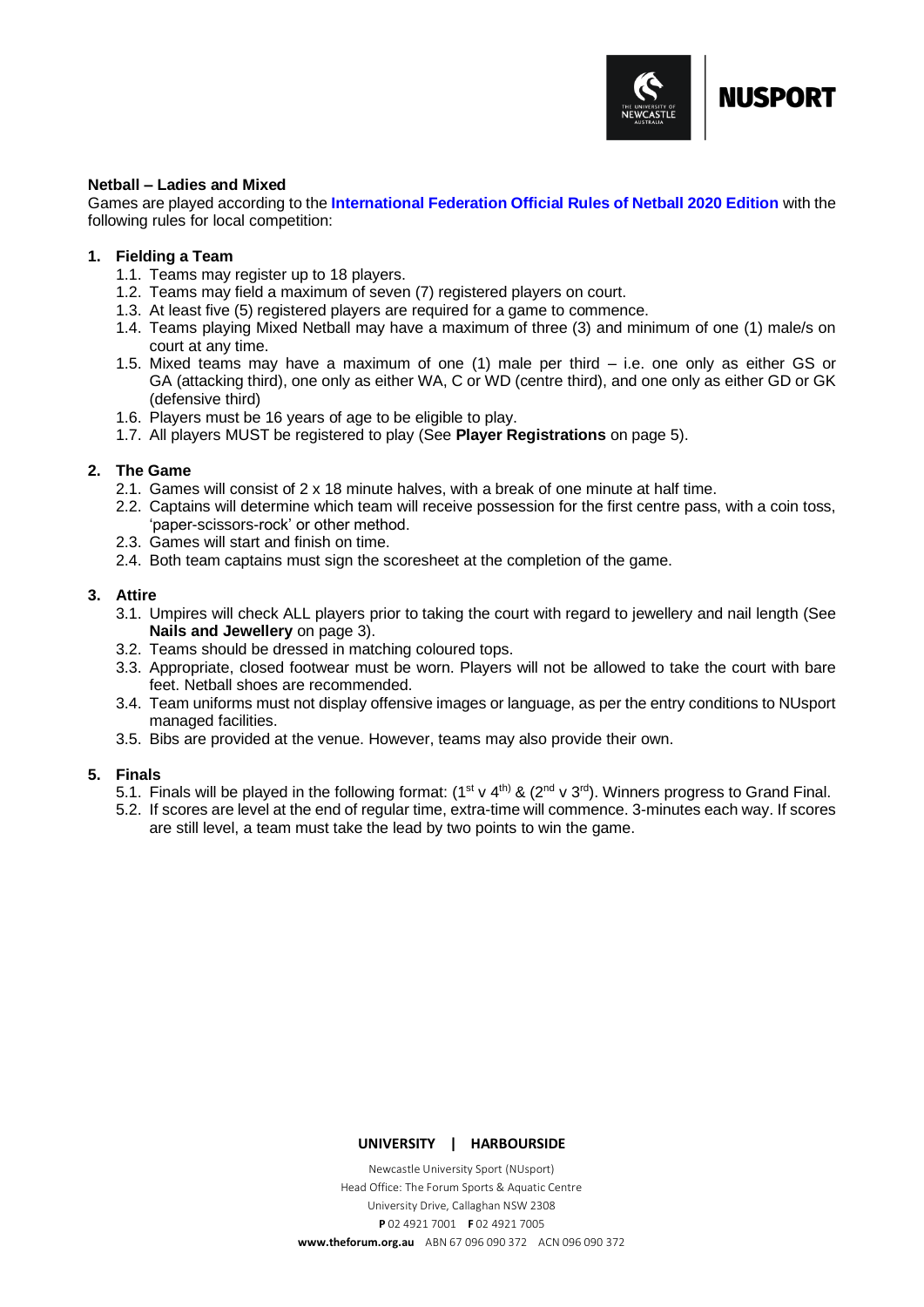

# <span id="page-9-0"></span>**Touch Football – Mixed**

Games are played according to the **[Touch Football Rules 8th Edition](https://tfa-cms.nrl.digital/media/4424/tfa-8th-edition-rulebook-a5-v6.pdf)** with the following rules for local competition:

# **1. Fielding a Team**

- 1.1. Teams may register up to 18 players.
- 1.2. Teams may field a maximum of SIX (6) registered players on the field.
- 1.3. At least four (4) registered players are required for a game to commence
- 1.4. Teams may have a maximum of three (3) and minimum one (1) male on the field at any time.
- 1.5. Players must be 14 years of age to be eligible to play.
- 1.6. All players MUST be registered to play (See **Player Registrations** on page 5).

# **2. The Game**

- 2.1. Games will consist of 2 x 17 minute halves, with a 2 minute half time break.
- 2.2. Captains will begin with a coin toss; 'paper-scissors-rock' or other method to determine which team will receive first possession.
- 2.3. Games will start and finish on time. The clock will not stop for injuries/time outs.
- 2.4. Teams may use an unlimited number of substitutions at any time during the game.
- 2.5. Both team captains must sign the scoresheet at the completion of the game.

# **3. Attire**

- 3.1. Umpires will check ALL players prior to taking the court with regard to jewellery and nail length (See **Nails and Jewellery** on page 3).
- 3.2. Teams should be dressed in matching coloured tops which **must be numbered on the back at minimum.**
- 3.3. Appropriate, closed footwear must be worn. Players will not be allowed to take the field with bare feet. Moulded football boots are recommended. Screw-in/metal studs are not permitted.
- 3.4. Team uniforms must not display offensive images or language, as per the entry conditions to NUsport managed facilities.

# **4. Finals**

- 4.1. Finals will be played in the following format:  $(1^{st} \vee 4^{th})$  &  $(2^{nd} \vee 3^{rd})$ . Winners progress to Grand Final.
- 4.2. If scores are level at the end of regular time during finals matches, a *drop-off* will occur in accordance with TFA 7<sup>th</sup> Edition playing rules.

#### **UNIVERSITY | HARBOURSIDE**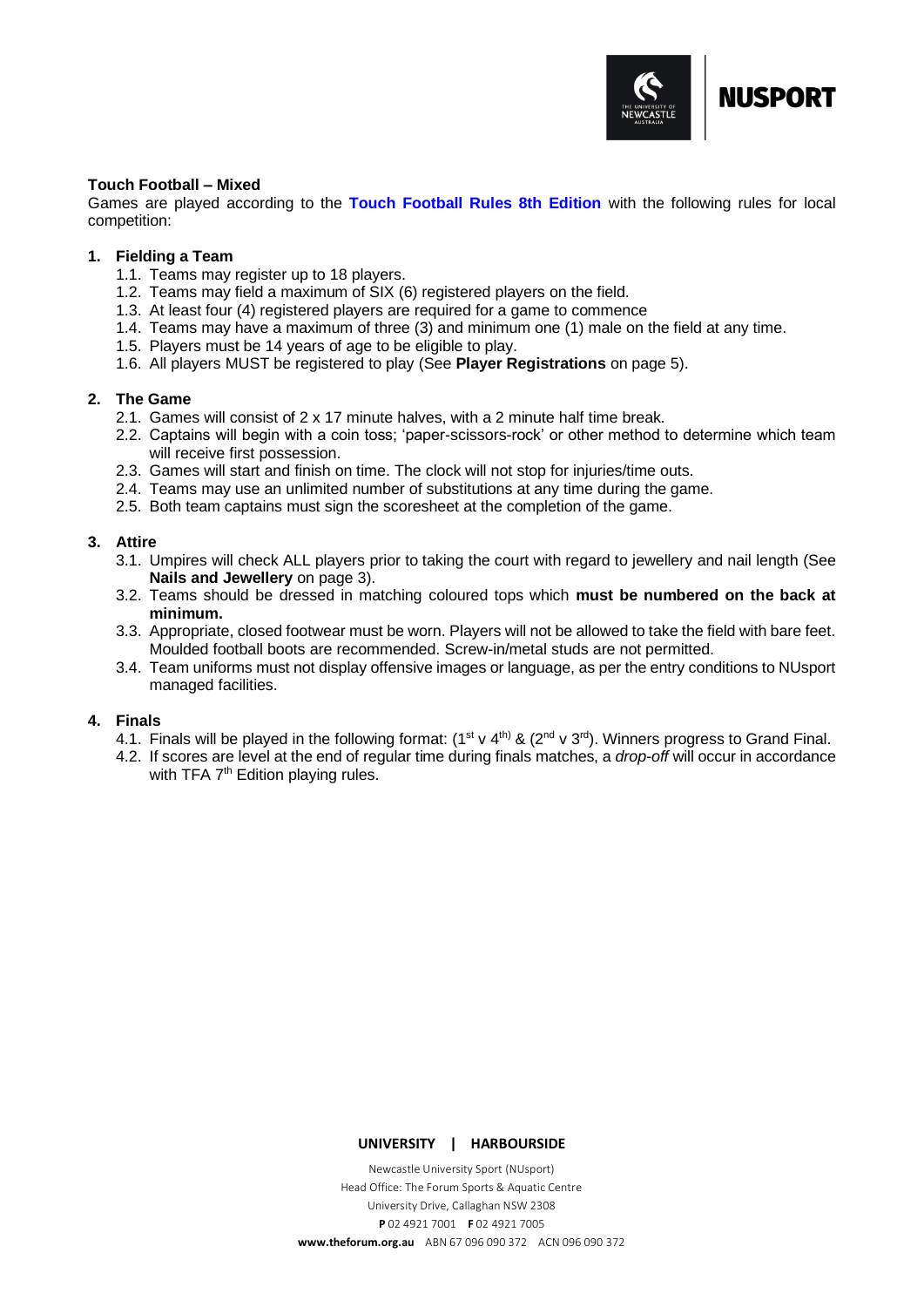

# <span id="page-10-0"></span>**Volleyball – Mixed**

Games are played according to the **[Official Volleyball Rules 2017-2021](https://www.fivb.com/en/volleyball/thegame_glossary/officialrulesofthegames)** with the following rules for local competition:

# **1. Fielding a Team**

- 1.1. Teams may register up to 18 players.
- 1.2. Teams may field a maximum of six (6) registered players on court.
- 1.3. At least five (4) registered players are required for a game to commence.
- 1.4. Teams may have a maximum of three (3) and minimum one (1) males on court at any time.
- 1.5. Players must be 16 years of age to be eligible to play.
- 1.6. All players MUST be registered to play (See **Player Registrations** on page 5).

# **2. The Game**

- 2.1. Captains will begin with a coin toss, 'paper-scissors-rock' or other method to determine which team will serve first. The winning captain will choose to serve or receive; the losing captain will have the choice of end.
- 2.2. Games will consist of 2 sets to 21 points and a final 3rd set to 15 points. All games are subject to a 40 minute time limit. Should the time limit be reached before all sets have been completed, the result will be based on the score at that time (i.e. if Team A plays Team B and the score is 25-12; 17-25; 11-8 at full time, Team A will be declared the winner). If the set score is even at full time, a draw will be declared.
- 2.3. "Rally Point" scoring will be used. This simply means a point is scored whenever a team wins a rally, regardless of which team was serving.
- 2.4. Games will start and finish on time. No injury time or "time outs" will be allowed.
- 2.5. Teams may substitute players on any rotation during the game.

# **3. Attire**

- 3.1. Umpires will check ALL players prior to taking the court with regard to jewellery and nail length (See **Nails and Jewellery** on page 3).
- 3.2. Teams should be dressed in matching coloured tops.
- 3.3. Appropriate, closed footwear must be worn. Players will not be allowed to take the court with bare feet. Non-Slip, non-marking indoor shoes are recommended.
- 3.4. Team uniforms must not display offensive images or language, as per the entry conditions to NUsport managed facilities.

# **5. Finals**

5.1. Finals will be played in the following format:  $(1^{st} \vee 4^{th})$  &  $(2^{nd} \vee 3^{rd})$ . Winners progress to Grand Final.

#### **UNIVERSITY | HARBOURSIDE**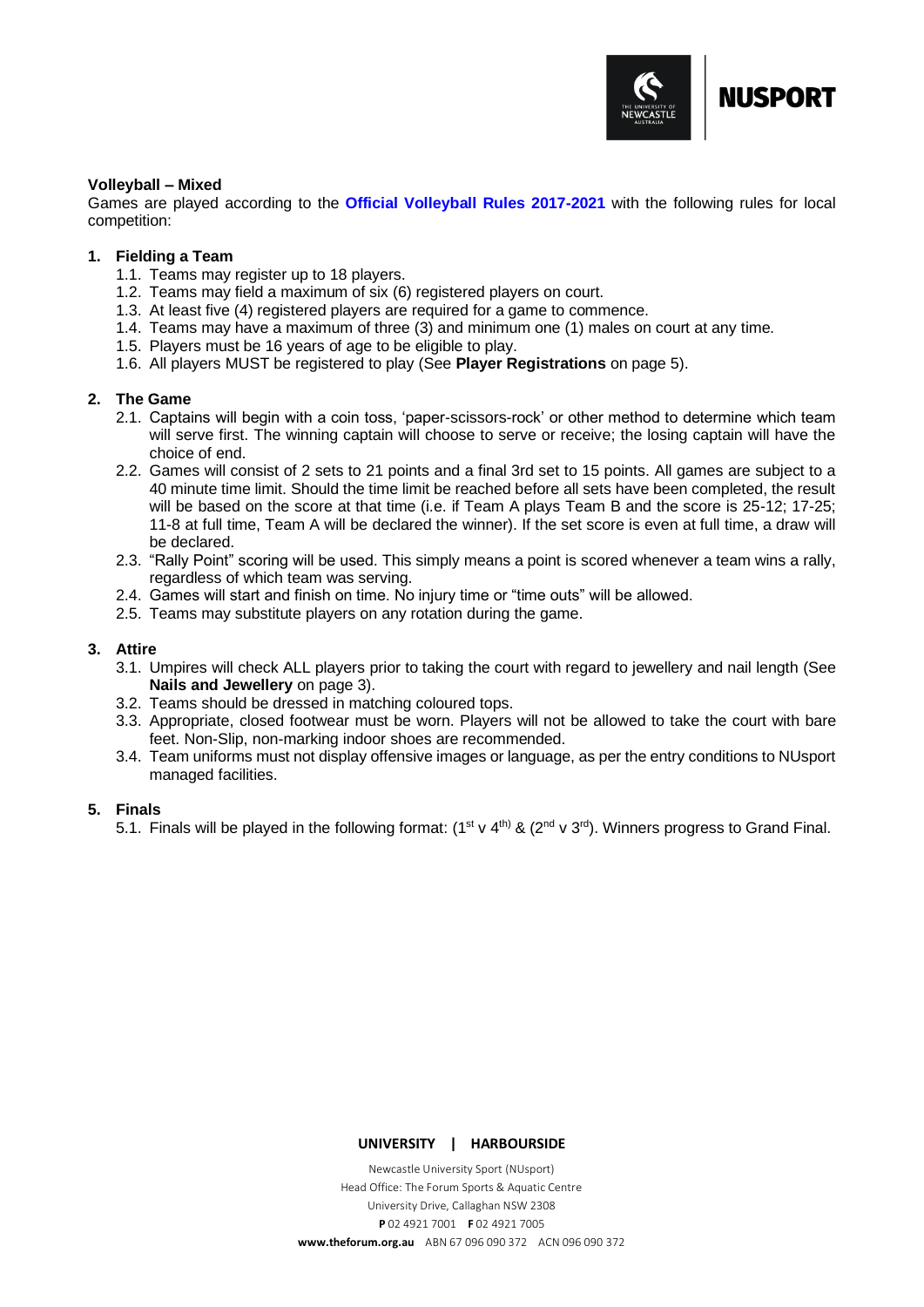

# <span id="page-11-0"></span>**Forum Fives Netball**

Games are played according to the **[International Federation Official Rules of Fast 5 Netball 2020 Edition](https://netball.sport/wp-content/uploads/2020/08/INF-Rules-of-Fast5-Netball-2020.pdf)** with the following rules for local competition:

# **4. Fielding a Team**

- 4.1. Teams may register up to 15 players.
- 4.2. Teams may field a maximum of five (5) registered players on court.
- 4.3. At least four (4) registered players are required for a game to commence.
- 4.4. Teams playing Mixed may have a maximum of two (2) and minimum of one (1) male/s on court at any time.
- 4.5. Mixed teams may have a maximum of one (1) male per third i.e. one only as either GS or GA (attacking third), one only as C (centre third), or one only as either GD or GK (defensive third)
- 4.6. Players must be 16 years of age to be eligible to play.
- 4.7. All players MUST be registered to play (See **Player Registrations** on page 5).

# **5. The Game**

- 5.1. Games will consist of 4 x 8 minute quarters, with a break of one minute at quarter time, and three minutes at half time.
- 5.2. A coin toss, 'paper-scissors-rock' or other method will determine who takes Centre pass 1<sup>st</sup> and 3<sup>rd</sup> quarter. The other team will receive centre pass on 2<sup>nd</sup> and 4<sup>th</sup> quarters. All other centre passes will go to the team who **did not** score the last goal.
- 5.3. The team that wins the coin toss may also select their **power play** quarter (double points). The other team may then select their quarter from the remaining three.
- 5.4. Fast 5 uses **rolling substitutions,** meaning you may sub at any time during the game.
- 5.5. 1 point will be awarded for goals from the inner semi-circle, two points from the outer semi-circle, and three points for any other position inside the attacking third.
- 5.6. Games will start and finish on time.
- 5.7. Due to the fast-pace, alternate scoring, and power-play periods in Forum fives, each team is expected to provide one person to assist in the scoring of the game.
- 5.8. Both team captains must sign the scoresheet at the completion of the game.

# **6. Attire**

- 6.1. Umpires will check ALL players prior to taking the court with regard to jewellery and nail length (See **Nails and Jewellery** on page 3).
- 6.2. Teams should be dressed in matching coloured tops.
- 6.3. Appropriate, closed footwear must be worn. Players will not be allowed to take the court with bare feet. Netball shoes are recommended.
- 6.4. Team uniforms must not display offensive images or language, as per the entry conditions to NUsport managed facilities.
- 6.5. Bibs are provided at the venue. However, teams may also provide their own.

# **7. Finals**

- 7.1. Finals will be played in the following format:  $(1^{st} \vee 4^{th})$  &  $(2^{nd} \vee 3^{rd})$ . Winners progress to Grand Final.
- 7.2. In the event of a drawn game in finals, the winner will be decided by the following tiebreakers: Three-pointers – two-pointers – higher team on the original ladder.

# **UNIVERSITY | HARBOURSIDE**